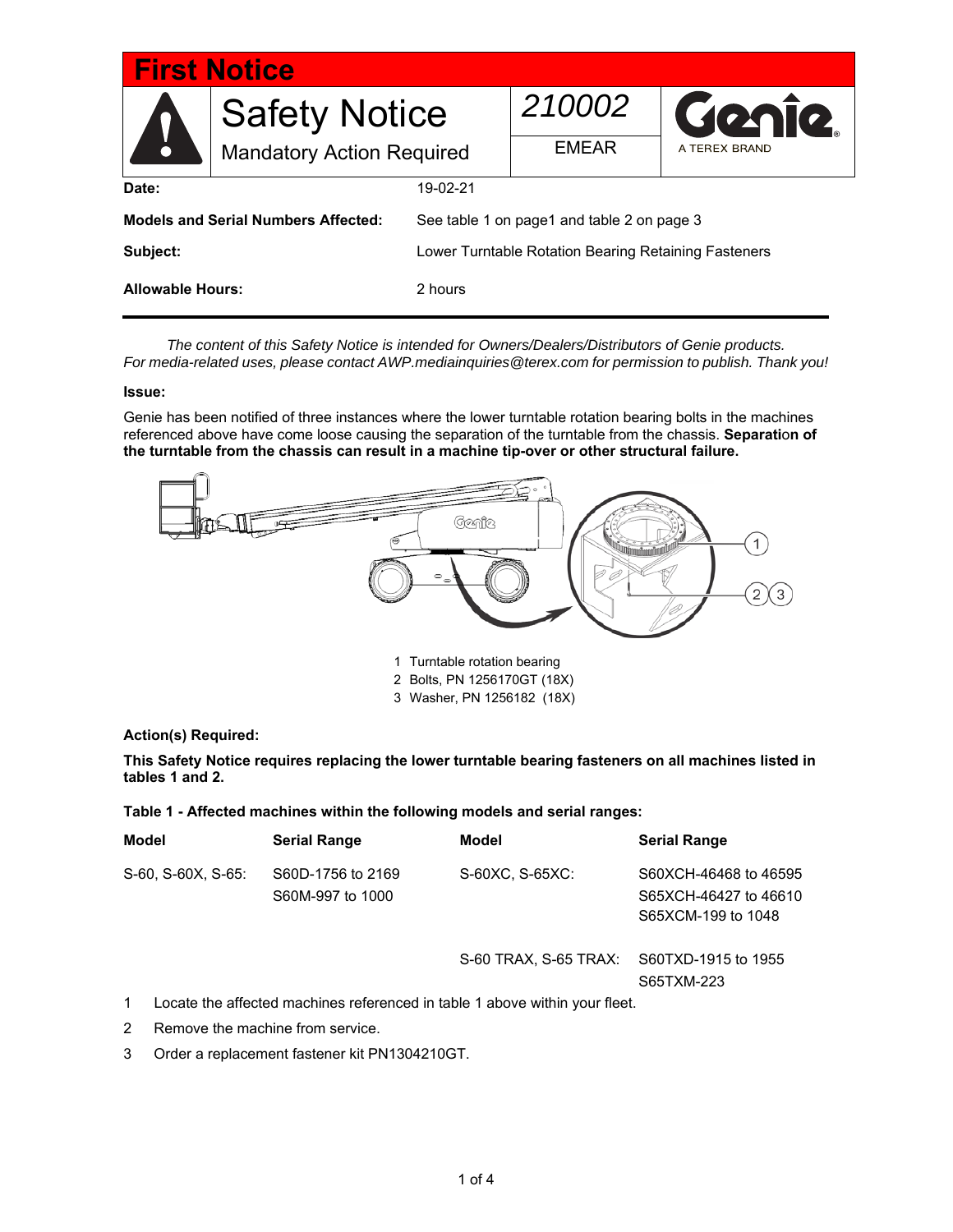

- 4 Immediately inspect the lower turntable bearing retaining fasteners.
	- $\odot$  If a fastener is missing, the machine must remain out of service.

The machine may only be returned to service after replacing the affected fasteners.

 If all fasteners are in place, confirm that the fasteners are torqued to specification. Follow instructions for torque specification below.  $\odot$ 

The machine may only be returned to service after confirming that the fasteners are torqued to specifications while waiting to replace the affected fasteners.

### **Completion of this Safety Notice must take place as soon as possible, but no later than 30 days from receipt of the kit.**

- 5 Return the machine to service after replacing the fasteners.
- 6 Fill out and sign the completion form included in this Notice or attached to the installation instructions and return to Terex AWP Warranty Department or file a warranty claim to verify that this Safety Notice is completed.

### **Checking for torque specifications:**

### **Tools required:**

- 15/16 inch socket
- Socket extension, 27 inches / 700 mm
- Torque wrench, 180 ft-lbs / 244 Nm

Two people may be required to perform this procedure.

Crushing hazard. Keep hands away from the cylinder and all moving parts when lowering the boom. **WARNING** A



Component damage hazard. Do not apply excessive force to the safety chock or damage may occur.

Working under the machine and in a star pattern, confirm that each lower turntable retaining fasteners (18 X) is in place and torqued in sequence to the specification.

### **Torque Specification = 180 ft-lbs / 244 Nm**



**As a reminder, the machine's Service and Maintenance Manual require that this procedure be performed during commissioning service and annually.**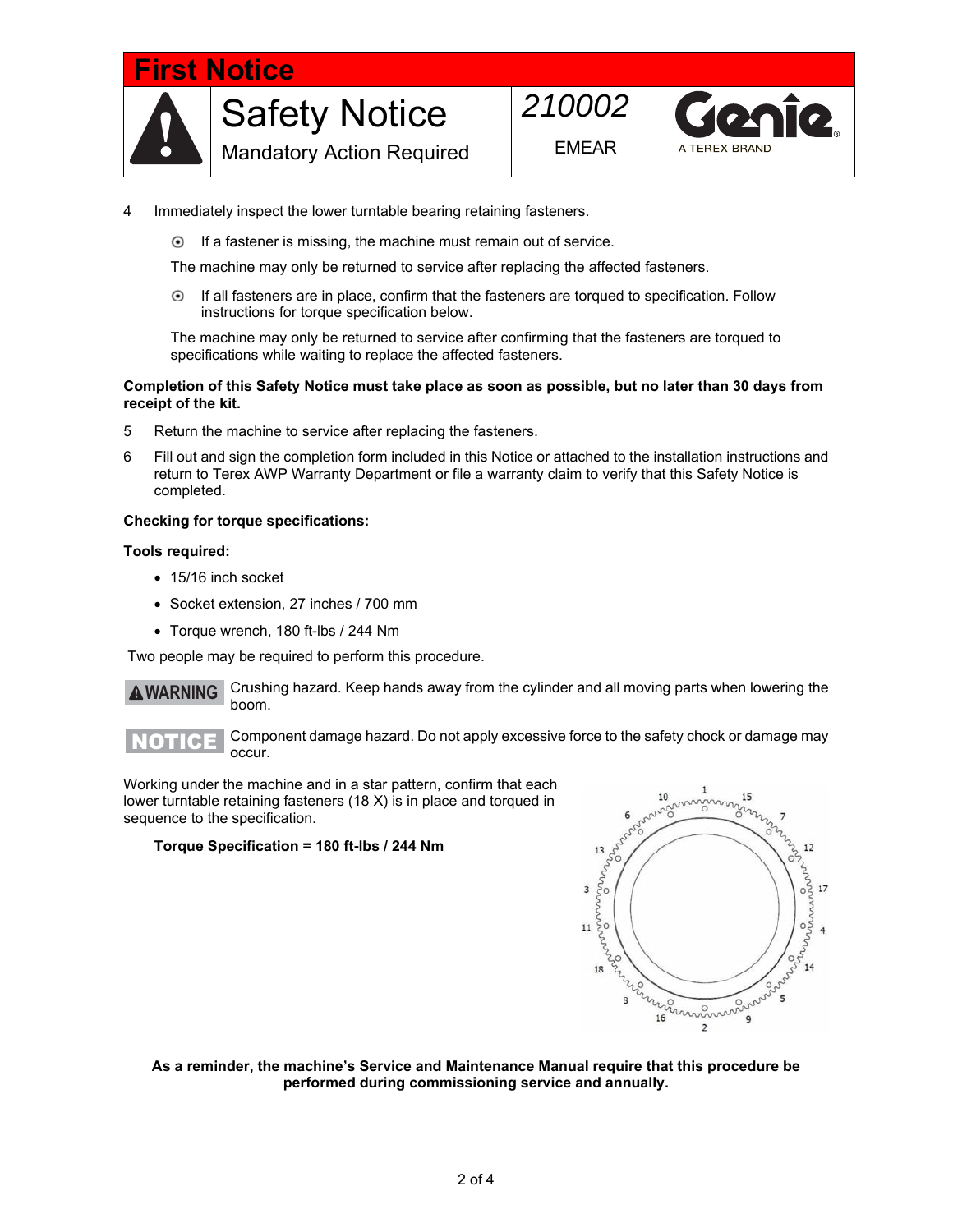

# **Table 2 - Affected machines within the following models and serial ranges:**

| Model              |                                                                                                                        | <b>Serial Ranges</b>                 |                                                                                 |  |  |
|--------------------|------------------------------------------------------------------------------------------------------------------------|--------------------------------------|---------------------------------------------------------------------------------|--|--|
| S-60, S-60X, S-65: | S6015H-35001 to 35031<br>S6016H-35032 to 36172<br>S60H-36400 to 40455<br>S60X16H-35034 to 36171<br>S60XH-3841 to 40456 | S6016M-101 to 195<br>S60M-400 to 996 | S6015D-190 to 384<br>S6016D-385 to 630<br>S60D-640 to 1755<br>S60XD-872 to 1308 |  |  |
|                    | S-60 TRAX, S-65 TRAX: S60TX16H-35463 to 36161<br>S60TXH-36437 to 40198<br>S65TXH-40225                                 | S65TXM-101 to 222                    | S6016D-556 to 605<br>S60TXD-651 to 1730                                         |  |  |
| S-60XC, S-65XC:    | S60XC16H-35119 to 36114<br>S60XCH-36472 to 46426<br>S65XCH-45001 to 46425                                              | S65XCM-101 to 198                    |                                                                                 |  |  |
| 1                  | Locate the affected machines referenced in table 2 above within your fleet.                                            |                                      |                                                                                 |  |  |

2 Order Kit PN 1304210GT, and replace the lower retaining fasteners on the affected machines.

### **Completion of this Safety Notice must take place as soon as possible, but no later than 30 days from receipt of the kit.**

- 3 Return the machine to service after replacing the fasteners.
- 4 Fill out and sign the completion form included in this Notice or attached to the installation instructions and return to Terex AWP Warranty Department or file a warranty claim to verify that this Safety Notice is completed.

### **Continued Use Instructions:**

The affected machines may remain in service while waiting for the kit provided that inspection of the affected retaining fasteners is included as part of the pre-operation inspections outlined in the machine's Operator's Manual.

## **Warranty:**

The labor and travel distance required to perform this notice are covered under the provisions of our warranty agreement. To file a claim, logon to:

### https://www.gogenielift.com

If you are the owner of an affected machine and are not an authorized Terex AWP dealer, please contact your nearest Terex AWP dealer for assistance in completing this notice. Only Terex AWP authorized dealers will be reimbursed for labor or any other costs associated with this notice under the provisions of our standard warranty terms and conditions.

Local norms and regulations require that the seller of a Genie machine report to Genie the model and serial number of each machine sold, as well as the name, address, and telephone number of the new owner, within 60 days of the sale. Use the Owner Update Form attached to the bulletin to indicate the new location or status of any of your machines. You may also visit our website to register your machine.

Machine Registration\_EMEAR http://www.genielift.co.uk/en/sales-and-support/product-registration/index.htm